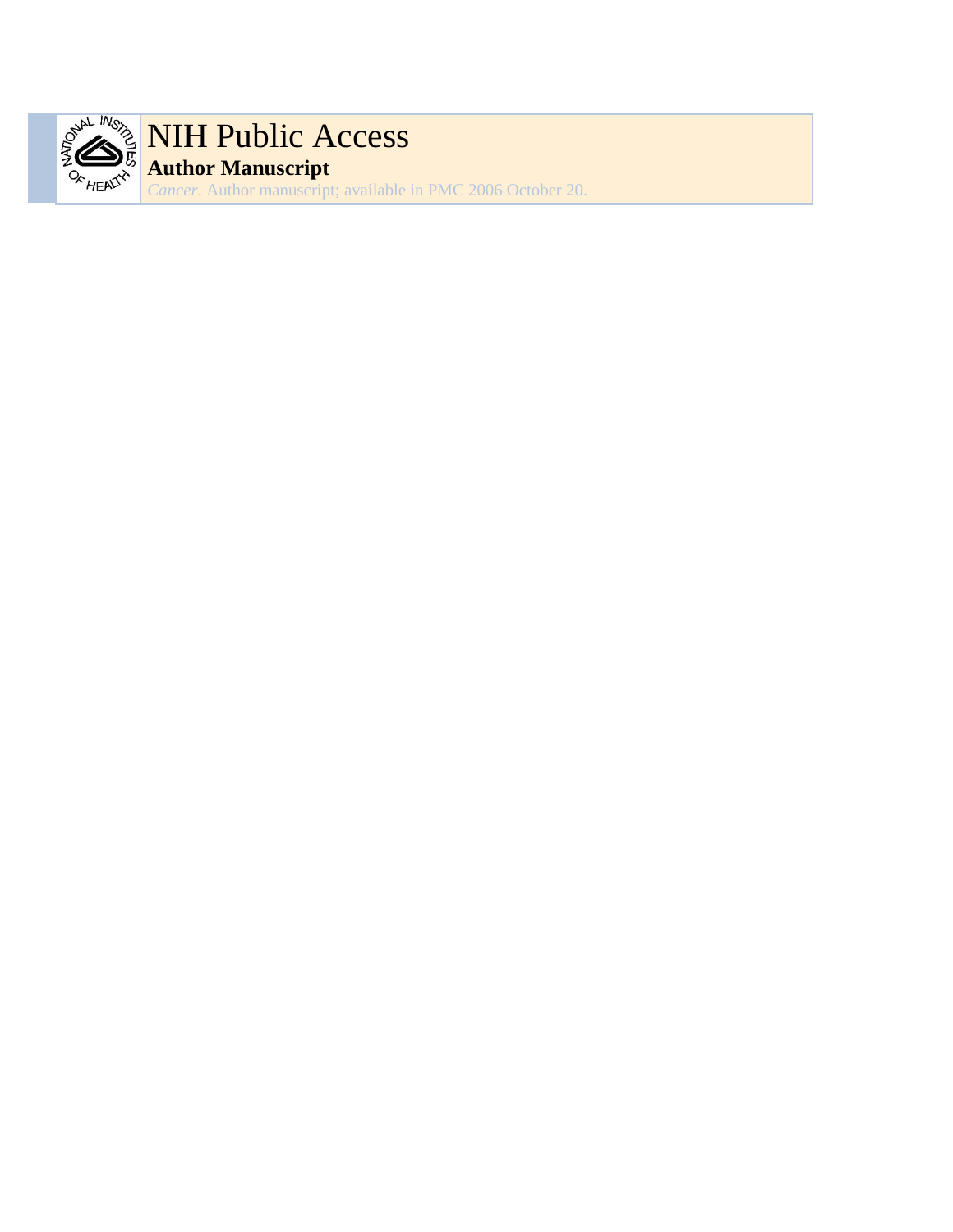Published in final edited form as: *Cancer*. 2005 December 15; 104(12 Suppl): 2959–2961.

## **Assessing the Oral Cancer Risk of South-Asian Immigrants in New York City**

#### **Kavita P. Ahluwalia, D.D.S., M.P.H.**

*School of Dental and Oral Surgery, Columbia University, New York, New York.*

#### **Abstract**

Increasing immigration from South Asia, where oral cancer is one of the most common cancers in adults, suggests that this disease will probably pose a serious public health problem in the United States. According to the 2000 Census, there are approximately 1.9 million South Asians in the U.S., and their access to dental care is limited. The morbidity and mortality associated with oral cancer can be reduced by primary prevention and early detection. South Asians are not a homogenous group, and areca, and important risk factor for oral cancer, has religious and cultural significance in some South Asian communities. In order to develop culturally relevant preventive and educational interventions, it is important to assess risk behaviors according to ethnic and religious subgroup identity. In this report, the author provides an overview of oral cancer risk factors among SouthAsian immigrants in the U.S., and describes a recently funded pilot study designed to assess oral cancer risk behaviors in South Asian seniors. The data collected will be used to develop risk profiles of South Asian religious and ethnic sub-groups. It is hoped that medical and dental providers will be able to use the risk profiles to target early-detection and risk-reduction services in this population.

#### **Keywords**

Asian American Network for Cancer Awareness, Research, and Training; Asian; oral cancer; tobacco; cross-sectional study

> Oral cancer, which is the most common cancer in South Asia, includes cancers of the tongue, floor of the mouth, soft palate, tonsils, salivary glands, oropharynx, and lips.  $\frac{1}{1}$  This highly morbid disease, the sequelae of which include pain, loss of function, diminished quality of life, often disfiguring impairment, and death, accounts for 40% of all malignancies in the Indian subcontinent.<sup>2</sup> According to the World Health Organization, of 267,000 newly diagnosed oral cancers worldwide, close to 40% (108,843 cases) occurred in India, Pakistan, Bangladesh, and Sri Lanka.<sup>3</sup> Furthermore, oral cancer incidence and mortality rates in South Asia are almost twice those of global rates.<sup>3</sup>

> Historically, oral cancer has not received much national attention in the U.S. because of its low relative prevalence and incidence (30,000 new diagnoses per year). However, given increasing immigration from South Asia, oral cancer will probably pose a serious public health problem in the near future: According to the 2000 Census, there are approximately 1.9 million South Asians in the U.S,and access to care, especially dental care, is limited in this population. Furthermore, studies conducted in Malaysia,  $4.5$  the U.K.,  $6$  Australia,  $7$  and South Africa  $8$ indicate that individuals of South-Asian heritage are at higher risk for oral cancer than

Address for reprints: Kavita P. Ahluwalia, D.D.S., M.P.H., School of Dental and Oral Surgery, Columbia University, 154 Haven Avenue, 1st Floor, New York, NY 10032; Fax: (212) 304-7174; E-mail: kpa8@columbia.edu.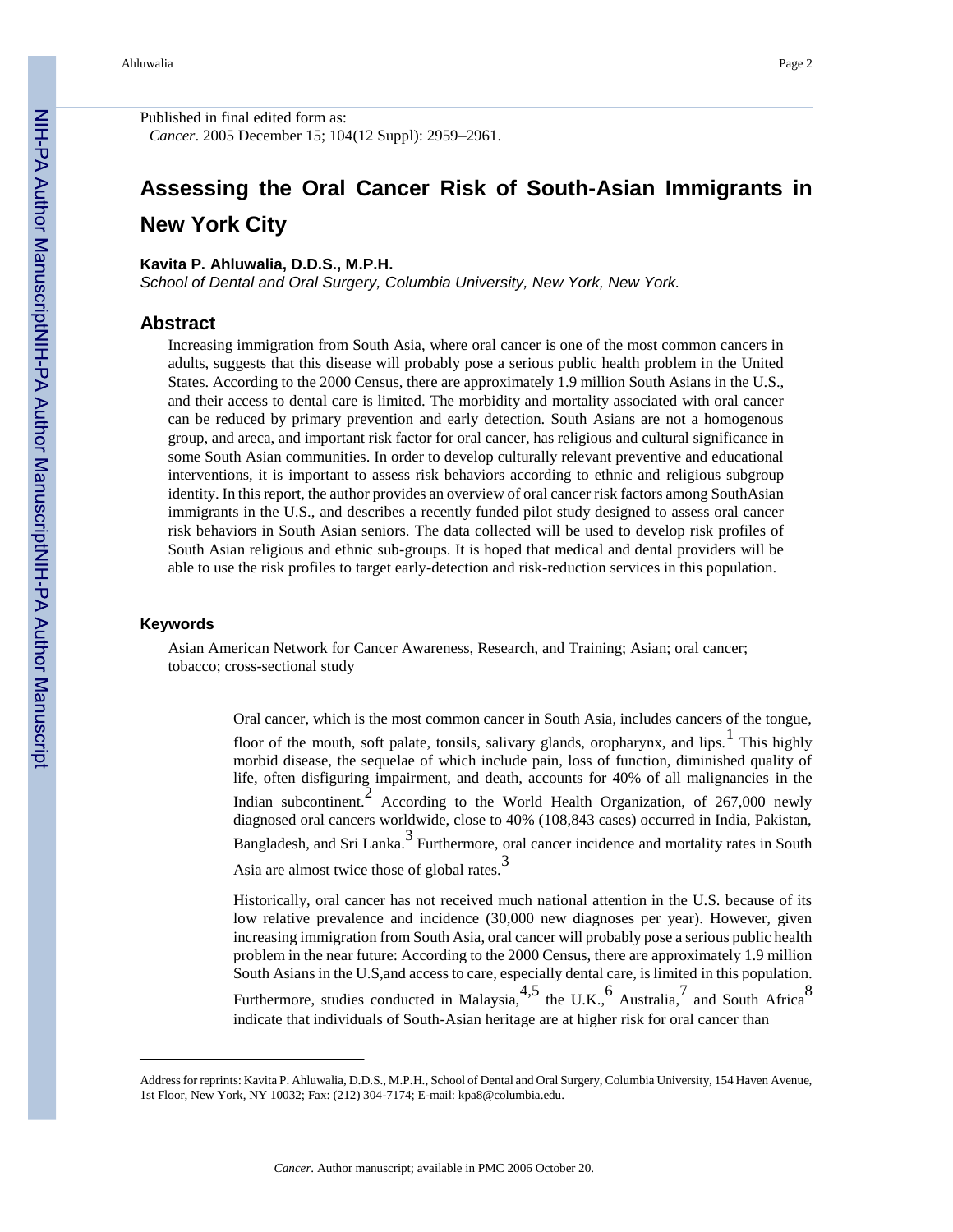Presented at Asian American Network for Cancer Awareness, Research, and Training (AANCART): Fifth Asian American Cancer Control Academy, Sacramento, California, October 21–23, 2004.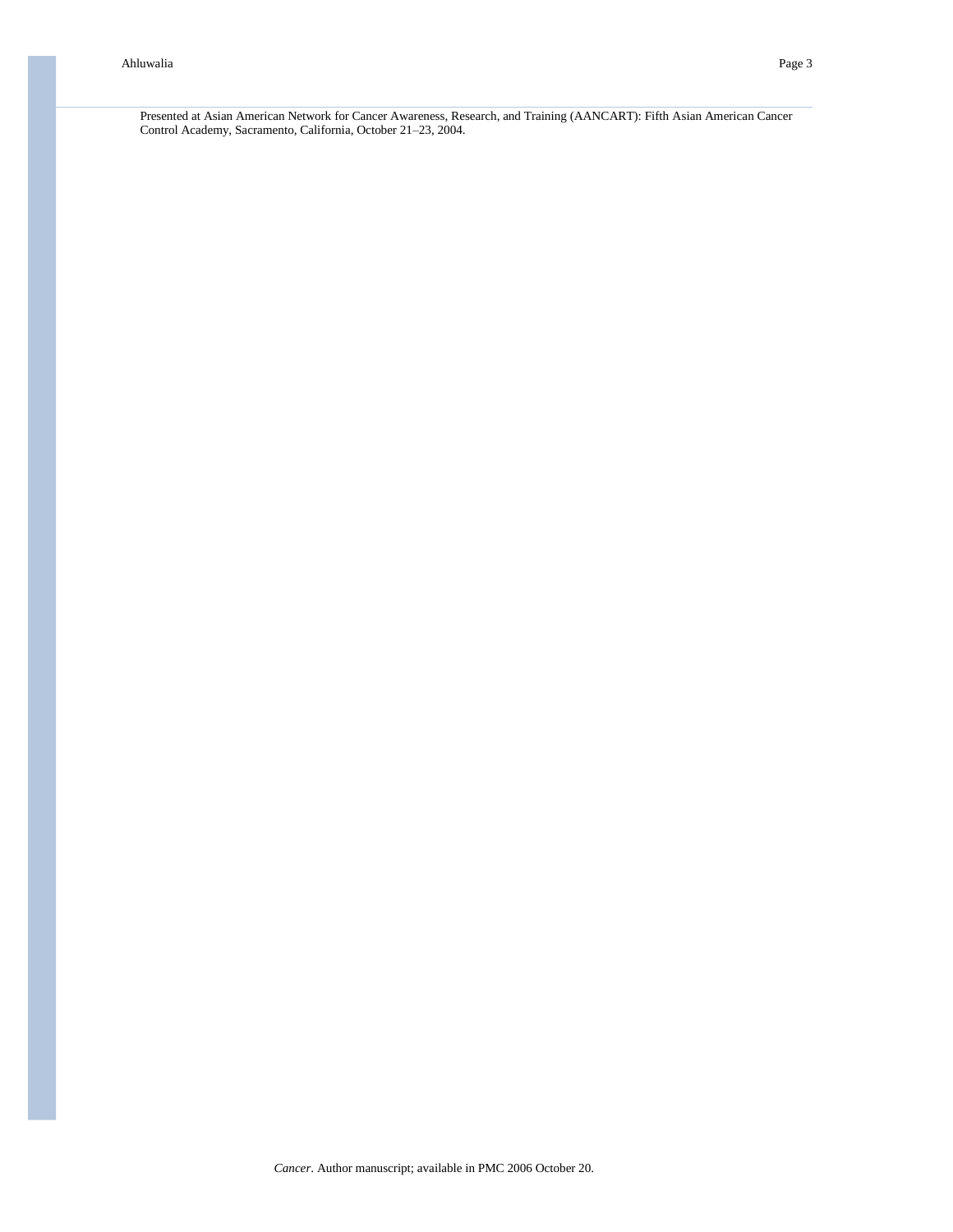Ahluwalia Page 4

indigenous populations; and recent data from the U.K. and Australia suggest that South-Asian immigrants continue high-risk behaviors in the host country.<sup>9</sup> Despite these trends, to our knowledge the oral cancer risk among South Asians in the U.S. has not been documented.

Although the prevalence of commercial cigarette use in South Asia is relatively low, the high incidence of oral cancer in South Asia is attributed to the use of indigenous tobacco products, such as bidis (handmade, pure tobacco cigarettes), chewing tobacco, and the culturally ingrained  $10$  use of areca products,  $11-13$  which are used as stimulants, to prevent nausea and as postprandial digestive aides.<sup>10</sup> The areca nut, popularly known as the "betel nut," can be chewed alone or as a quid. The quid, which consists of the areca leaf, areca nut, lime, condiments, sweeteners, and flavoring agents, may or may not have tobacco added to it. Although it is believed that the added tobacco plays the primary etiologic role in the development of oral cancer, recent studies have suggested that areca products may have an independent etiologic effect.<sup>10,14</sup> In addition to nuts and quids, a number of commercial products are also used that contain dried areca nuts to which tobacco and other ingredients are added. Areca products are available widely in the U.S. through ethnic grocery outlets and through the Internet.

Given that South Asians are not a homogenous group, there are distinct differences in the prevalence of risk behaviors by religious and ethnic subgroup identity—areca products bear special religious and cultural significance among Hindus,<sup>15,16</sup> and there are differences in the prevalence of tobacco and alcohol use among subgroups. Breakdown of disease prevalence by ethnic subgroup in India shows a greater incidence of oral cancer in Hindus than in Muslims, with Christians having the lowest incidence of the disease.  $9,16,17$  Differences in intraoral site by religious and ethnic subgroup identity, which may reflect differences in the method of use of suspected carcinogens, also have been documented.<sup>17–19</sup>

The increasing oral cancer rates in countries to which South Asians have migrated in large numbers, coupled with easy access to tobacco and areca products and difficulties accessing the healthcare system, suggest that a comprehensive approach to oral cancer assessment and prevention in South-Asian immigrants is imperative. In this respect, the Asian American Network for Cancer Awareness, Research, and Training recently received funding from the National Cancer Institute to conduct a pilot study examining the oral cancer risk of SouthAsian seniors in New York City. This cross-sectional study will assess oral cancer related knowledge, opinions, and practices in a convenience sample of 150 South-Asian adults age 60 years and older living in New York City. The rationale for assessing risk in older adults is that they are most likely to be first-generation immigrants and, thus, are more likely to continue traditional practices. Participants will be recruited primarily from religious and cultural institutions through community leaders, a method of recruitment that has worked well in previous studies with this community. Participants will complete a face-to-face survey at these institutions during health fairs and specified senior activity days. The survey will be designed to assess past and present use of tobacco, alcohol, and areca products; knowledge of oral cancer risk factors and disease signs and symptoms; perceptions of disease morbidity; sociodemographics (age, gender, religion, primary language, country of origin, time in the U.S., income, education, and insurance status); and access to and utilization of dental and medical services.

The morbidity and mortality associated with oral cancer can be reduced by primary prevention and early detection. It is anticipated that the data collected in this study will be used to both of these ends. Because the use of areca and tobacco products has cultural and religious significance, the assessment of variations in risk behaviors by ethnic and religious group identity will allow for the development of culturally relevant educational and preventive interventions targeted at specific subgroups within the South-Asian population. Oral cancers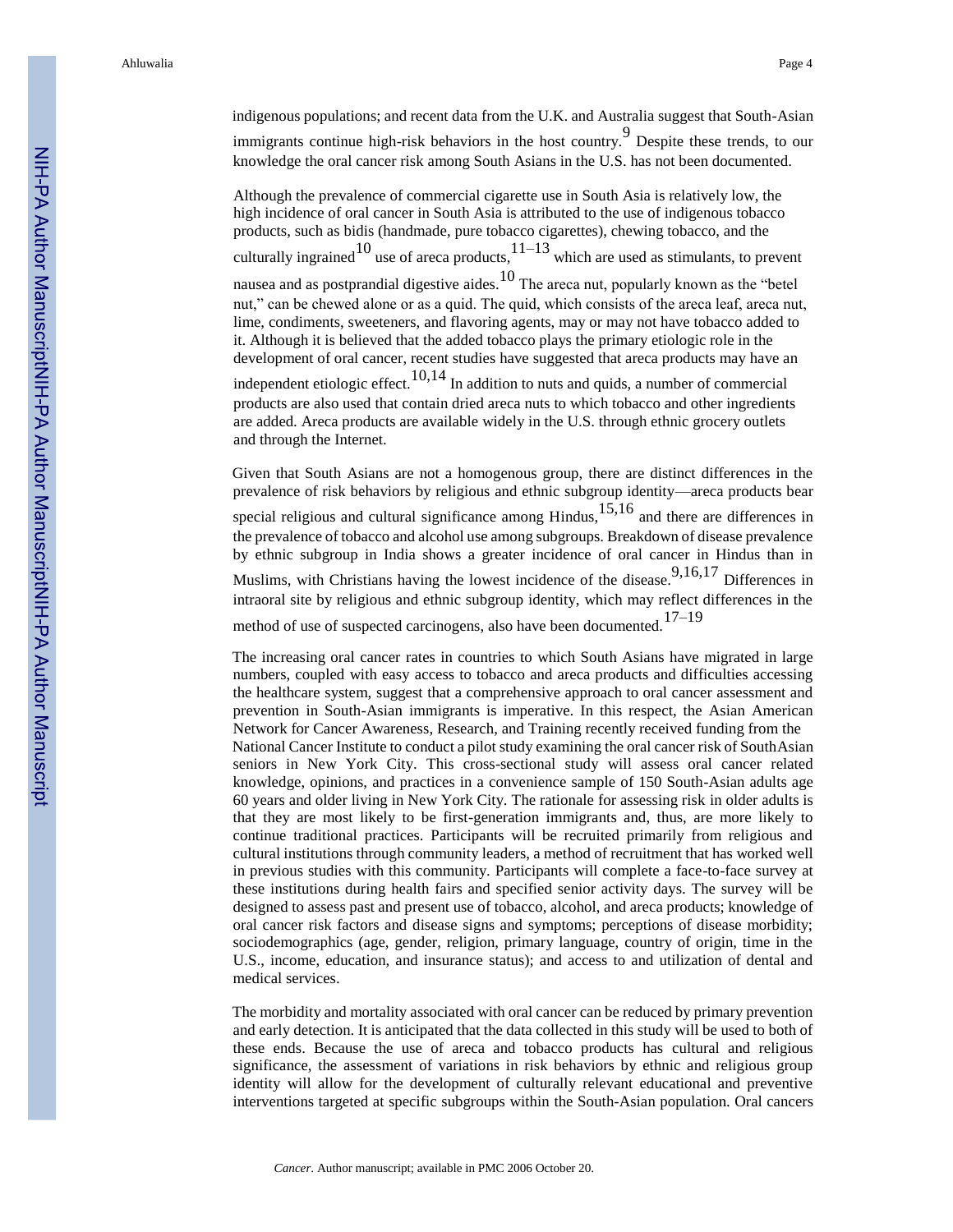occur at sites that are accessible easily to a painless, noninvasive examination, making early detection relatively simple. However, because the disease is asymptomatic in the early stages, it is important for healthcare providers to be aware of the risk profiles of their patients to target secondary prevention. It is hoped that data from this study can be used to develop risk profiles of South-Asian religious and ethnic subgroups that will be useful to medical and dental providers in targeting early-detection and risk-reduction services for this population.

#### **Acknowledgements**

The author acknowledges the support of New York AANCART, Ms. Nadia Islam, Dr. Ruby Senie, and Dr. Habib Ahsan.

### **References**

- 1. Centers for Disease Control and Prevention. Oral cancer background papers. [accessed August 24, 2003]. Available at URL: <http://www.cdc.gov/OralHealth/pdfs/chapter1.pdf>
- 2. Parkin DM, Pisani P, Ferlay J. Estimates of worldwide incidence of 25 major cancers in 1990. Int JCancer 1999;80:827–841. [PubMed: 10074914]
- 3. Ferlay, J.; Bray, F.; Pisani, P.; Parkin, DM. , . Globocan 2002: cancer incidence, mortality andprevalence worldwide, version 2.0. [accessed December 22, 2004]. Available at URL: <http://www.depdbiarc.fr/globocan2002.htm>
- 4. Zain RB, Ikeda N, Razak IA, et al. A national epidemiological survey of oral mucosal lesions inMalaysia. Community Dent Oral Epidemiol 1997;25:377–383. [PubMed: 9355776]
- 5. Ali TB, Jalalludin RL, Abdul RI, Zain RB. Prevalence of oral precancerous and cancerous lesions inelderly Malaysians. Asia Pac J Public Health 1996;9:24–27. [PubMed: 10050195]
- 6. Warnakulasuriya S. Areca nut use following migration and its consequences. Addict Biol 2002;7:127–132. [PubMed: 11900632]
- 7. Cox S. Oral cancer in Australia—risk factors and disease distribution. Ann R Australas Coll Dent Surg2000;15:261–263. [PubMed: 11709951]
- 8. Van Wyck CW, Stander I, Padayachee A, et al. The areca nut chewing habit and oral squamous cellcarcinoma in South African Indians. S Afr Med J 1993;83:425–429. [PubMed: 8211462]
- 9. Zain RB. Cultural and dietary risk factors of oral cancer and pre-cancer—a brief overview. Oral Oncol2001;37:205–210. [PubMed: 11287272]
- 10. Ahluwalia HS, Ponnampalam JT. The socio-economic aspects of betel-nut chewing. Dent Update1991;18:154–161. [PubMed: 1884867]
- 11. Lee CH, Ko YC, Huang HL, et al. The pre-cancer risk of betel quid chewing, tobacco use and alcoholconsumption in oral leukoplakia and oral submucous fibrosis in Southern Taiwan. Br J Cancer 2003;88:366–372. [PubMed: 12569378]
- 12. Merchant A, Husain SSM, Hosain M, et al. Paan without tobacco: an independent risk factor for oralcancer. Int J Cancer 2000;86:128–131. [PubMed: 10728606]
- 13. Jeng JH, Chang MC, Hahn LJ. Role of areca nut in betel quid-associated chemical carcinogenesis: current awareness and future perspectives. Oral Oncol 2001;37:477–492. [PubMed: 11435174]
- 14. Balaram P, Sridhar H, Thangarajan R, et al. Oral cancer in Southern India: the influence of smoking,drinking, paan-chewing and oral hygiene. Int J Cancer 2002;98:440–445. [PubMed: 11920597]
- 15. Murti, Pr; Bhonsle, RB.; Gupta, PC., et al. Aetiology of oral submucous fibrosis with special referenceto the role of areca nut chewing. J Oral Pathol Med 1995;24:145–152. [PubMed: 7783003]
- 16. Gupta PC. Betel quid and oral cancer: prospects for prevention. IARC Sci Publ 1991;105:466–470. [PubMed: 1855897]
- 17. Wahi PN, Kehar U, Lahiri B. Factors influencing oral and oropharyngeal cancers in India. Br J Cancer1965;19:642–660. [PubMed: 5867785]
- 18. Vora AR, Yeoman CM, Hayter JP. Alcohol, tobacco and paan use and understanding of oral cancerrisk among Asian males in Leicester. Br Dent J 2000;88:444–451. [PubMed: 10953402]
- 19. Sankarnarayan R, Duffy DW, Padmakumary G, et al. Risk factors for cancer of the buccal and labialmucosa in Kerala, Southern India. J Epidemiol Community Health 1990;44:286–292. [PubMed: